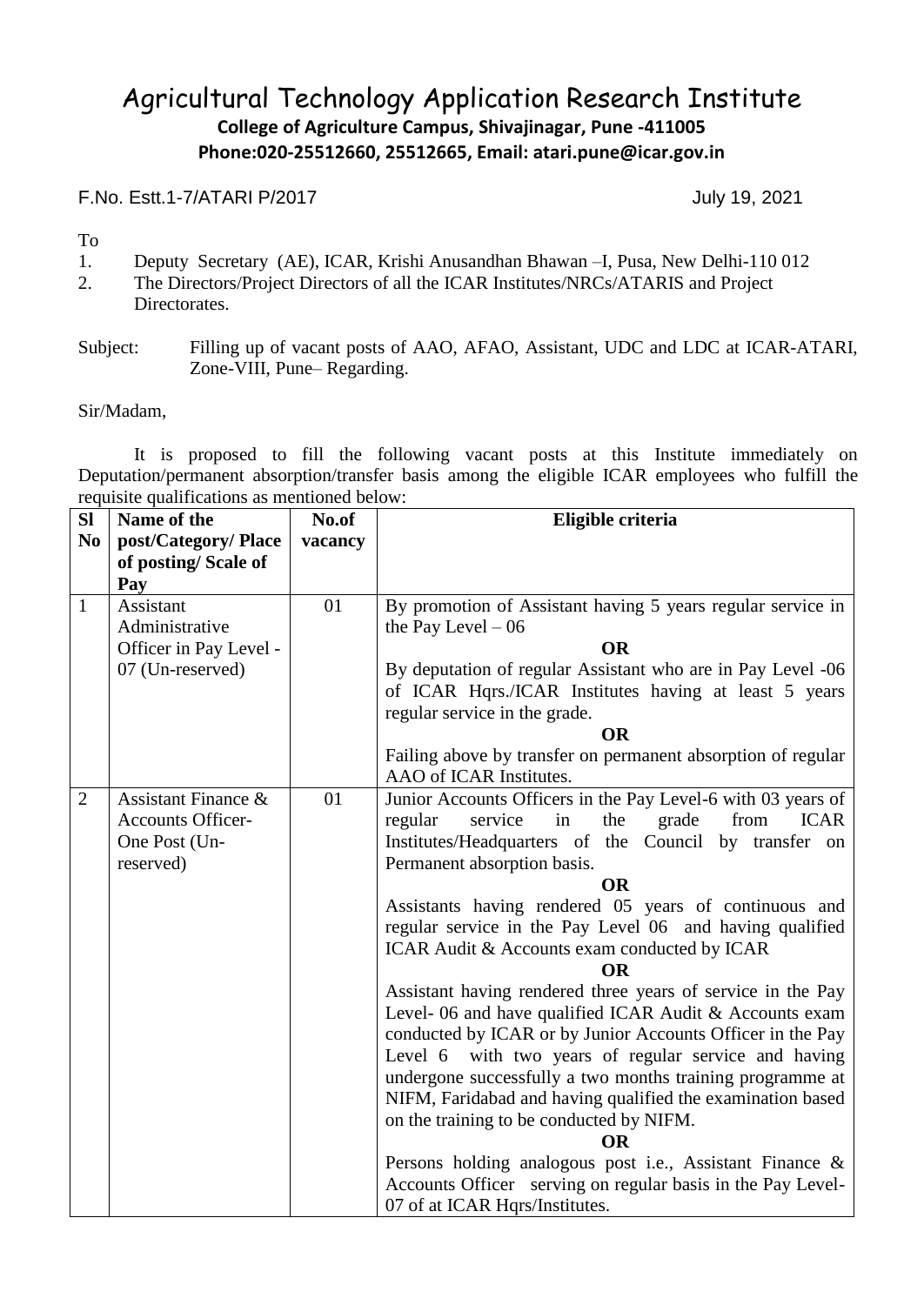| 3.             | Assistant in the Pay<br>Level -06 (Un-<br>reserved)                              | 01 | Upper Division Clerk in Pay Level-04 at the respective<br>Institute/Headquarters having at least 10 years regular<br>service.<br><b>OR</b><br>Failing (a) above persons holding analogous post in the Pay<br>Level -06 in the ICAR Institute on permanent absorption.                                                                                                                                                                                                                                                                                                                                                                                                                                                    |
|----------------|----------------------------------------------------------------------------------|----|--------------------------------------------------------------------------------------------------------------------------------------------------------------------------------------------------------------------------------------------------------------------------------------------------------------------------------------------------------------------------------------------------------------------------------------------------------------------------------------------------------------------------------------------------------------------------------------------------------------------------------------------------------------------------------------------------------------------------|
| $\overline{4}$ | <b>Upper Division Clerk</b><br>(UDC) in the Pay<br>Level -04 (Un-<br>reserved)   | 01 | By deputation of regular Upper Division Clerk of ICAR<br>Institutes/Hqrs. The deputation shall be for a period not<br>exceeding three years.<br><b>OR</b><br>Failing (a) above, by deputation of regular Lower Division<br>Clerks of ICAR Hqrs./Institutes having at least 8 years<br>regular service. The deputation shall be for a period not<br>exceeding three years.<br><b>OR</b><br>Failing (a) $\&$ (b) above by transfer on permanent absorption<br>of regular UDC of ICAR Hqrs./Institutes                                                                                                                                                                                                                      |
| 5              | <b>Lower Division Clerk</b><br>(LDC) in the Pay<br>Level $-02$ (Un-<br>reserved) | 02 | By Deputation of regular LDC of ICAR Hqrs./ICAR<br>Institutes.<br><b>OR</b><br>By promotion of SSS of ICAR Hqrs./Institutes having<br>minimum educational qualification of $10 + 2$ or equivalent<br>and have rendered 3 years of regular service. In this regard,<br>persons so promoted will be required to quality in a typing<br>test within a period on one year from the date of their<br>appointment failing which no Annual Increment shall be<br>allowed until he/she has passed the test or the condition has<br>been waived off by the Competent Authority according to the<br>relevant rules.<br><b>OR</b><br>Failing above by transfer on permanent absorption of regular<br>LDC of ICAR Hqrs./ Institutes. |

It is requested that the above vacancy may kindly be circulated widely and the application of suitable and desirous candidate who fulfill the requisite qualification etc., may kindly be forwarded in the enclosed proforma along with his/ her upto date CR Dossiers for the last five / ten years so as to reach this Institute on or before 16 August 2021. Application of only such candidate may please be forwarded who can be relived immediately on the event of his/ her selection for the appointment. A certificate to the effect that no disciplinary/ vigilance case is pending or being contemplated against the candidate may also be sent. Incomplete application and those received after the prescribed due date and not forwarded through proper channel or without CR Dossiers and certificates will not be considered.

Yours faithfully,

**Asstt.Adm.Officer I/C**